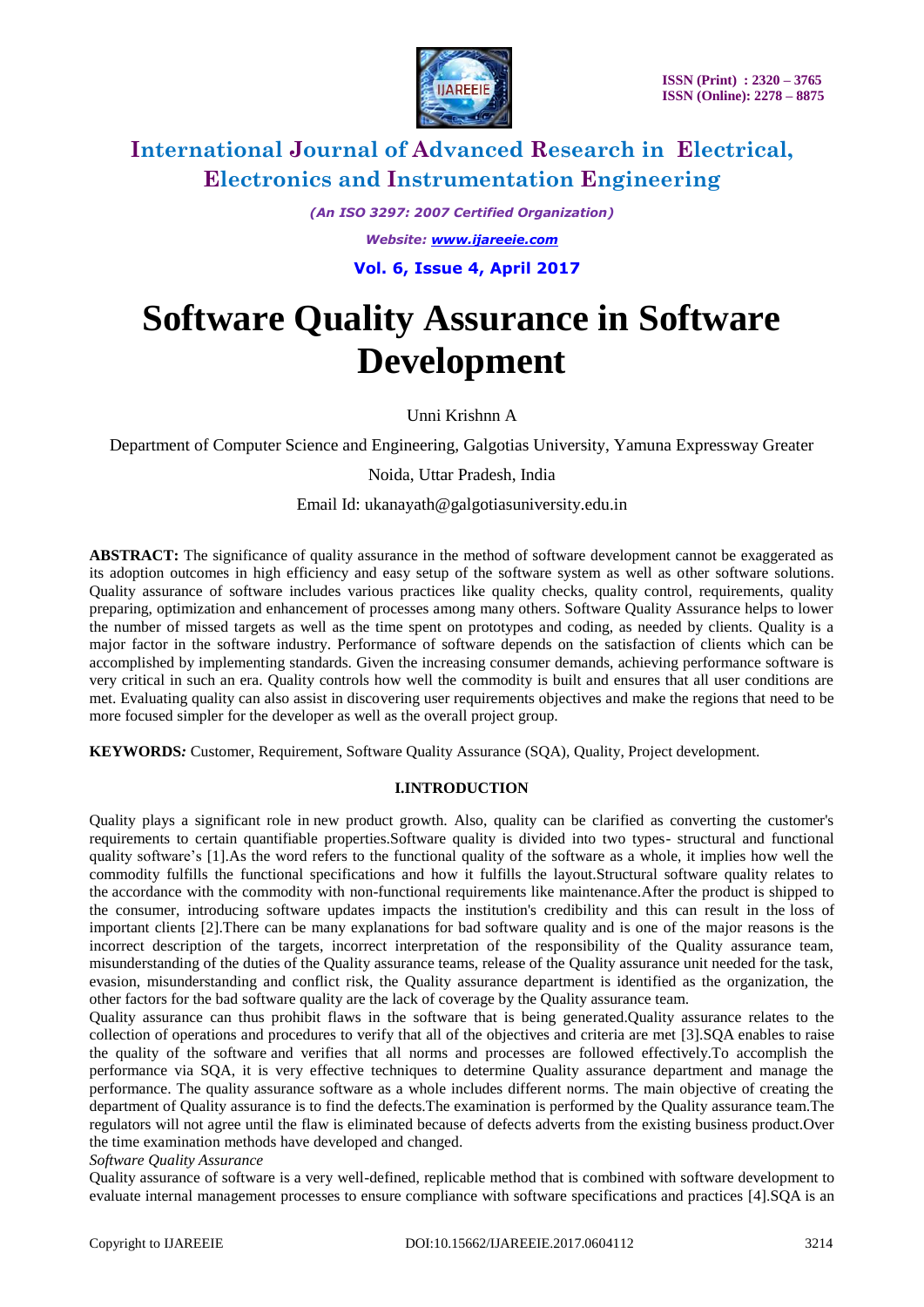

*(An ISO 3297: 2007 Certified Organization)*

*Website: [www.ijareeie.com](http://www.ijareeie.com/)*

### **Vol. 6, Issue 4, April 2017**

organized and structured strategy to ensuring quality and compliance with software application specifications, systems, and processes. It involves the mechanism of ensuring that during the software development norms and processes are followed.SQA is a method itself that envelops the whole lifespan of the project and product development.It should not be limited to the final stage of application development, or as a way to measure the software created.It should start at the very beginning of the project, and extend the program itself through the completion or departure.This is because the performance could not be introduced to an end product, it can be fixed at this level; hence, SQA is a continual process and evaluation.SQA's primary function is to preserve software goods quality.To a certain end, it is to ensure that the guidelines and protocols are uniformly enforced [5]. SQA specifications are designed to help companies attain quality products.The quality of a software product is defined by the extent to which the product meets the standards of the client, the extent to which the product operates the parameters and the number of complications therein. The overview of Software Quality Assurance is shown below in Fig. 1 Software Quality Assurance



Fig. 1: Software Quality Assurance

#### **II.STEPS OF SOFTWARE QUALITY ASSURANCE**

Software Quality Assurance consists of stages and different activities that should be passed out independently of the software development team by an SQA team of qualified experts. The various steps of Software Quality Assurance is shown below in Fig. 2 Steps of Software Quality Assurance Process

*Software Quality Initiation*: The Software Quality Assurance team is informed of the implementation of Software Quality Assurance (SQA) before the start of a task, and appropriate quality assurance and inspection procedures are established.

*Software Quality Assurance Planning*: Software Quality Assurance, planning the quality software improvement plan's strategic goals are determined; quality measures or processes to be implemented, criteria and indicators to be used, reviews and inspections to be taken out are agreed upon.

*Requirement Assurance*:Verification of specifications to ensure testing, viability and comprehensiveness.

*Design Assurance*:Confirmation of design against specifications, and the use of intended techniques.

*Development Assurance*: Making sure the project team adheres to the specified development phase and programming norms.

*Testing Assurance*:Confirming that sufficient testing has been performed and tracking, recording, correcting of flaws takes place.

*Implementation Assurance*:Ensuring that the required execution steps have been finished before and after execution.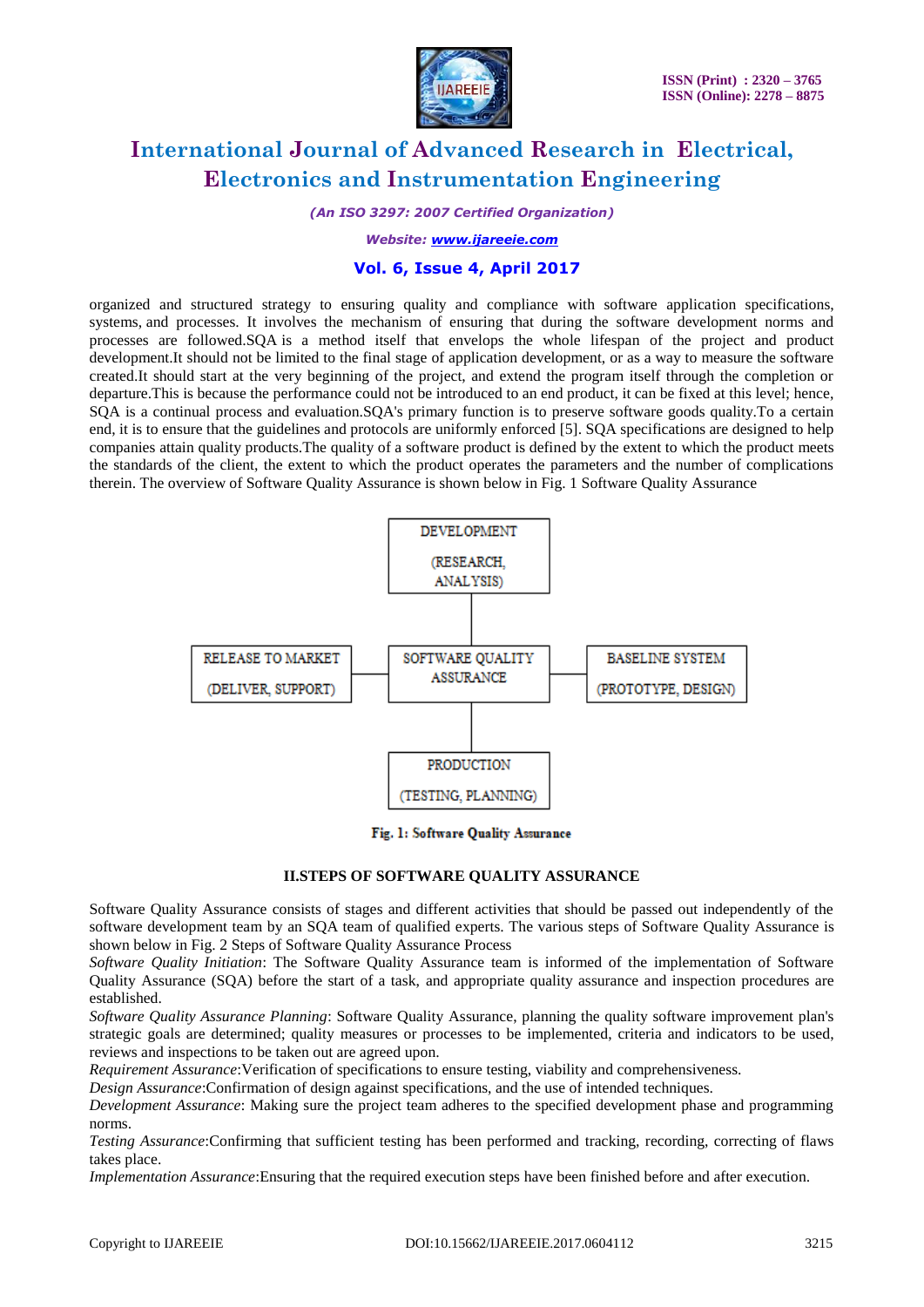

*(An ISO 3297: 2007 Certified Organization)*

*Website: [www.ijareeie.com](http://www.ijareeie.com/)*

### **Vol. 6, Issue 4, April 2017**



Fig. 2: Steps of Software Quality Assurance Process

#### **III.TECHNIQUES FOR SOFTWARE QUALITY ASSURANCE**

*Quality Planning*: This is the method where a particular project-specific quality plan is established.It includes a variety of administrative norms particular to the software project concerned and the mechanism of growth to be used.It also defines how to carry out the performance evaluation process.It enables to assess the task at its end by verifying if the plan is being accomplished and all the performance deliverables [6].The quality plan describes the software's quality requirements and describes how to evaluate them. The quality strategy chooses certain administrative requirements that are suitable for a specific process of product design.

*Quality Control*: This is the method of tracking the mechanism of software development and verifying the commodity or deliverables (like the layout template or software) to ensure the design team follows the quality strategy and institutional standards and processes.Quality assurance involves a series of software engineering activities that help guarantee each work product fulfills its quality objectives [7]. This can be done either by automatic software evaluation or by a quality assurance team. This also requires calculations using metrics for the software.Any negotiation to identified quality standards shall be recorded and forwarded for clarification to the suitable staff.

*Reliability*: Reliability specifications fix service failure. These assess the software program's allowable failure rate and can apply to the whole system or to one or more of its subtasks.

*Maintainability*: Such a factor perceives the attempts that consumers and maintenance staff will have to define the explanations for software shortcomings, accurate the faults, and confirm the corrections ' achievement.

*Flexibility*: Such a factor interacts with the abilities and an attempt needed to sustain the software's optimized maintenance activities. These include modifying the current software without adjusting the software to specific situations and customer expectations.The specifications of such a component also help ideal maintenance operations, such as adjustments and improvements to the software to enhance its operation and adjust it to improvements in the technological or corporate environment of the company.

*Testability*: Testability specifications describe the operating system validation as well as the process thereof.It involves user defined optimal outcomes, log documents, and also the instant diagnostic tools conducted by the software system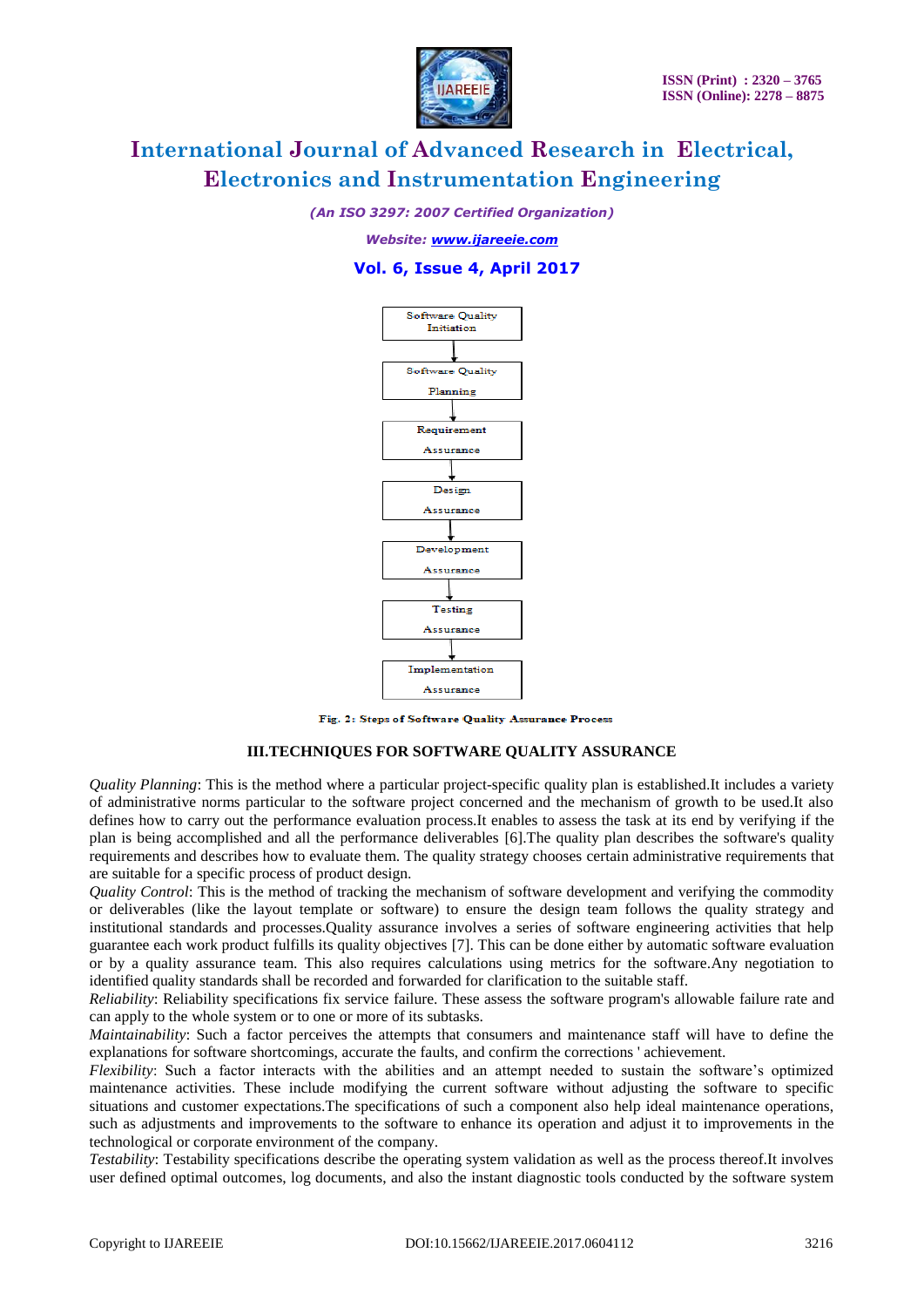

*(An ISO 3297: 2007 Certified Organization)*

*Website: [www.ijareeie.com](http://www.ijareeie.com/)*

## **Vol. 6, Issue 4, April 2017**

before starting the model, to find out if all system elements are in working condition, and to receive a document on the identified flaws.

#### **IV.BENEFITS OF SOFTWARE QUALITY ASSURANCE**

The software quality control requirement cannot be overemphasised. One of the main causes of software project performance was shown to be a shortage of software quality. This plays a very critical role in the development phase of the software and can significantly increase the probability of achievement of a project.Independent of the development team's resources, strategies, and expertise, failure to pay attention to software quality can lead to excessive of the project's assigned budget and time, inability to meet task targets, poor employee experience, and unnecessary redesign[8].Software quality is not accomplished by possibility; the software does not simply by pure luck meet the stated specifications. It is the consequence of intentional acts and measures that cost time, money and effort. Whilst quality assurance has a price, a lack of consistency also has a price.The quality costs can be classified into three: mitigation costs, evaluation costs, and failure costs.The quality costs can be classified into three: mitigation costs, evaluation costs, and failure costs.Preventative costs involve charges of preparing and managing operations in the SQA method; assessment expenses involve the expense of evaluating the commodity, like testing, updating, and indicators tests, whereas error expenses involve expenses of fixing a mistake, or tweaking a defect-related procedure[9].In the longer term, quality management lowers the cost of manufacturing because the earlier a flaw is detected and fixed the less expensive it will be.Whereas the initial costs may be very significant, the negative effects of missing a client, a negative reputation, or going bankrupt cannot be measured.Preventative expenses are easier to tolerate than failure expenses.Quality assurance of software is important for the performance of a software organization. This guarantees the software's quality while making sure it's fully operational and well recorded for easy setup.SQA goes through evaluating the program but also involves tracking and control of the whole systems and goods for application development.It is well known that goods of high performance are often patronized to the disadvantage of those with the lowest standards. Quality is treated as a critical necessity for software products, an important business, a strategic necessity, and a software industry sustainability issue.

## **V.CHALLENGES OF SOFTWARE QUALITY ASSURANCE**

*Not Defining the Quality Assurance Department Accountability*: Guaranteeing an ambitious project needs a Quality assurance team to collaborate alongside managers. The duties of the Quality assurance team go further than identifying the Quality assurance organization's roles to clearly identify procedures and perform evaluations.The Quality assurance unit has to be populated by individuals the project manager will uphold. There has to be an efficient interaction of continuing to work with each other. The team leader should be taking responsibility for the job [10].

*Misconception about the responsibilities of Quality Assurance Team*:If senior management fails to recognize their position in the Quality Assurance process, then QA will be ruined. As executive leadership determines whether to hire the QA team and defines where it will work within the organization, the deciding point comes in.The project manager and the Quality assurance unit may not cooperate properly.The team leader begins to complain about the Quality assurance employees so they don't comprehend our company or the employees don't practice what they preach about.If Quality assurance firms are not adequately populated and had no good understanding of its goals, this grievance may be legitimate.

*Releasing the project-related Quality assurance Department*: Transparency comes with responsibility and must be held responsible if the Quality assurance team is responsible for making sure performance.If the Quality assurance team is not held responsible by upper management for failed initiatives, it is a warning that management does not trust in the merit of a Quality assurance organization or the capacity of Quality assurance personnel.Both the Quality assurance personnel and the project leader are responsible for a project's achievement.If the project fails, the Quality assurance employees and software engineers will be called to a meeting with the president.

*Preventing Dispute Risk*:The threat is transmitted to the creation of software.The cost of halting a program and accommodating could potentially mean the advantages.The risk could not be removed but can be lowered; the aim is to understand the dangers.Quality assurance is truly a risk assessment method.The issue could be due to incorporation and incorrect calculations.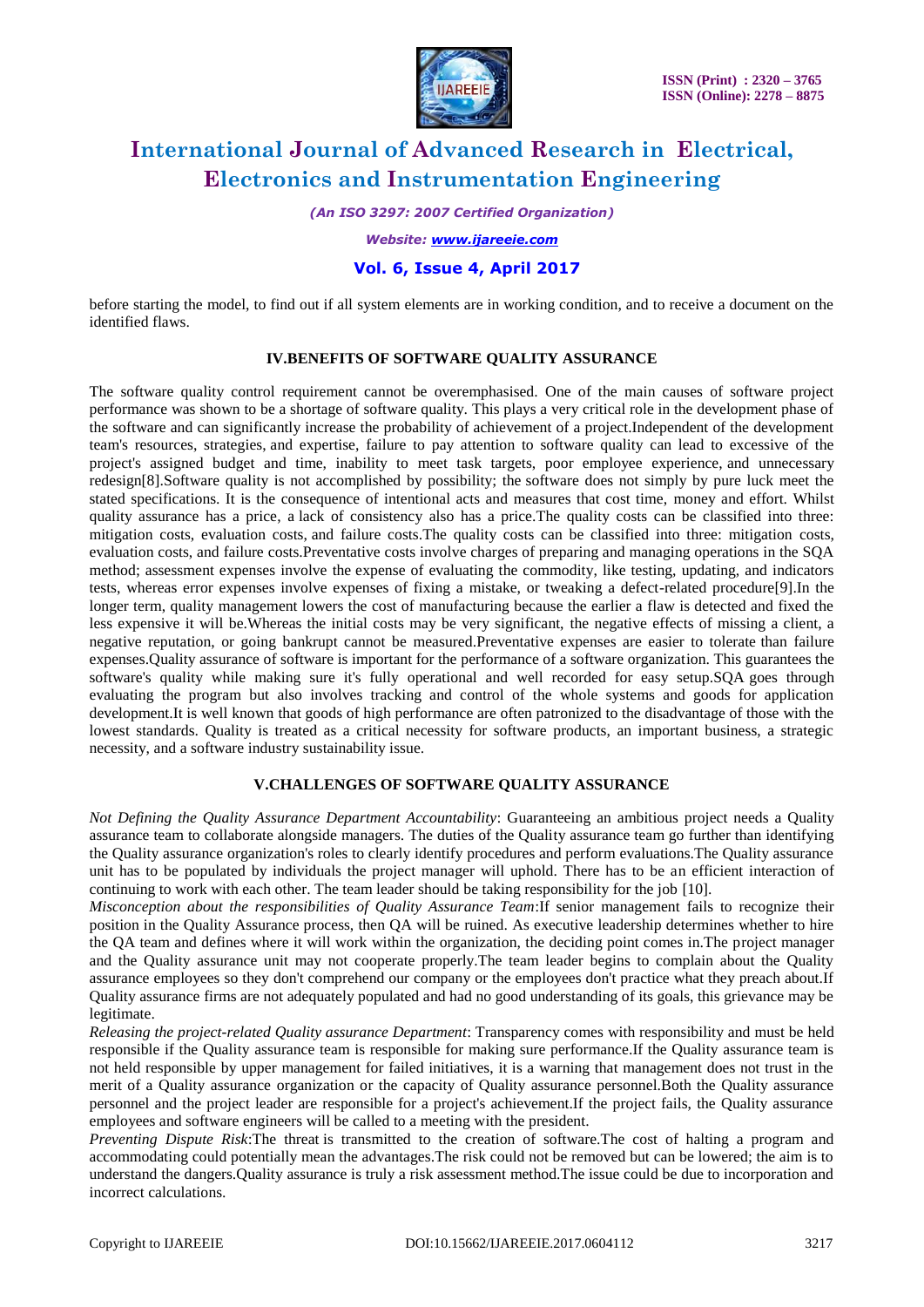

*(An ISO 3297: 2007 Certified Organization)*

*Website: [www.ijareeie.com](http://www.ijareeie.com/)*

### **Vol. 6, Issue 4, April 2017**

*Absence of Reporting*:The Quality assurance team may not be safe although it does a great job guaranteeing important projects. It is possible to remove the Quality assurance unit if top management does not comprehend what Quality assurance is doing.The department of Quality assurance needs to create a deliverable that senior management requires, including a document that contains the following types of information: Information about the progress of the project that is quantitative and qualitative, data on important measures, Operations of the Quality assurance.

*Unrealistic Targets*:Time duration is also the main problem factor for software quality. The Quality assurance department has a very tight deadline for completing the product. Half of the amount of time spent mostly on comprehension of the realm and workable needs.The most important consideration for the Quality assurance group, as domain knowledge is. Unless they lack experience in the domain then the output will be very severely affected. If a technician is unable to actually understand the domain knowledge then they are unable to detect process failures or potentially find an incorrect system error.

*Compromise on Quality*: Team building is also very important to gather the criteria.There is sometimes no SQA representative in the Specifications team.This leads to a lack of understanding regarding the realm and practical specifications.Commitment to quality is yet another problematic area in developing nations because of the lack of software quality due to lower profitability.

SQA should not be regarded as the primary responsibility of the Software Quality Assurance team, but as the duty of everyone engaged in any operation in the entire lifespan of software development. Each employee should be fully aware of what is anticipated in whichever position they play in maintaining quality.In fact, Software Quality Assurance is far more than analysis, and should not be postponed until the project's respective end, but it should be implemented right from the start.

#### **VI.CONCLUSION**

Quality assurance plays an important role in the advancement of software. It is a way of establishing a method of quality for the production of a commodity of quality. In the earlier stages such as examination, correct application of software quality assurance practices, architecture decreases the work in the later stages.Software Quality Assurance plays a major role in Software Company's operations since customer loyalty is the only factor that occurs in having coherent programs from continuous customers.Large and reputable entities will irritate persistent vendors for their software/IT services when buying great and quality goods and producing them on time.Many professionals still do not recognize the standards of quality as main components of quality software, sometimes in the shortest scale. It means that the safety standards are not followed or regarded at all in their software development programs. The paper gives a comprehensive overview of software quality Assurance, the process of SQA, factors leading to SQA, its benefits followed by challenges.

#### **REFERENCES**

[1]W. Suryn, Software Quality Engineering: A Practitioner's Approach. 2014.

[2]O. Lysne and O. Lysne, "Software Quality and Quality Management," in The Huawei and Snowden Questions, 2018, pp. 87–98.

[3]G. O'Regan, "Software Quality Assurance Software Quality Assurance," 2014, pp. 143–150.

[4]D. Galin, Software Quality Assurance: Concepts and Practice. 2017.

[5]W. E. Wong, "Special section on software quality assurance: Research and practice," IEEE Transactions on Reliability, vol. 65, no. 1. p. 3, 2016.

[6]M. A. AmaralFéris, "Enhancing the Quality of Planning of Software Development Projects," Aust. Natl. Univ. https//openresearch-repository.anu.edu.au/handle/1885/95484, 2015.

[7]S. Wagner, Software product quality control. 2013.

[8]K. Manghani, "Quality assurance: Importance of systems and standard operating procedures," Perspect. Clin.Res., 2011.

[9]C. SenthilMurugan and S. Prakasam, "A Literal Review of Software Quality Assurance," Int. J. Comput. Appl., vol. 78, no. 8, pp. 25–30, 2013.